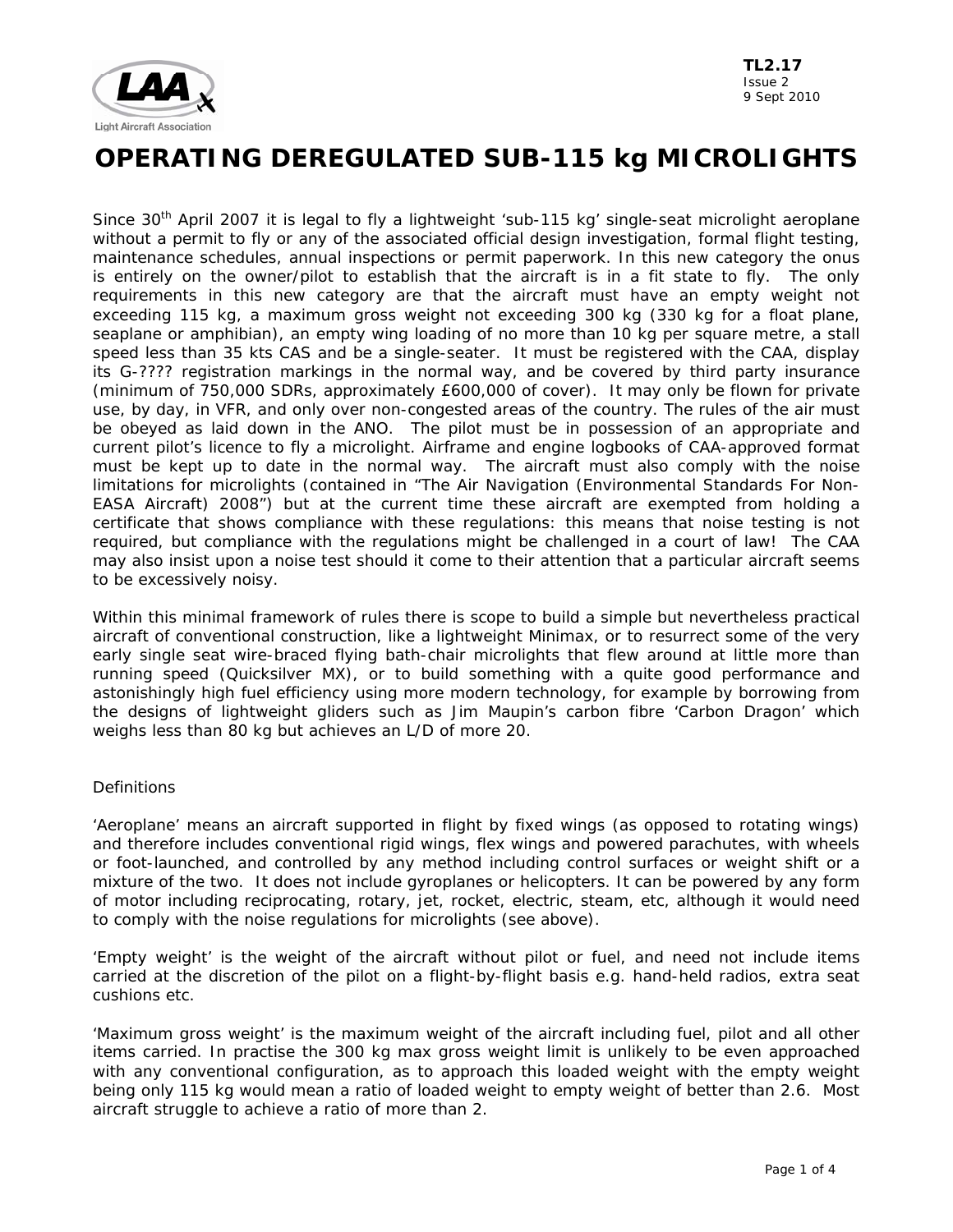

'Empty wing loading' is the empty weight in kilograms (see above) divided by the wing area in square metres. For a conventional aircraft, the lifting area is taken as the area of the wings, including wing flaps (if fitted) and ailerons. Where the wing panels attach to the fuselage sides, it is normal to include the 'virtual' portion of wing buried in the fuselage. So with a typical parallelchord wing with square tips, the wing area becomes simply the wing span multiplied by wing chord. If the wing is tapered, multiply the wing span by the mean chord to get the wing area. The mean chord is the chord measured at one quarter of the wing span outboard from the aircraft centreline. In the case of a canard aeroplane it is acceptable to include the canard area with the wing area. With a biplane, add the areas of the upper and lower wings, upper wing centre section and the 'virtual' centre section linking the two lower wings.

'Registered with the CAA' means you must apply to the CAA Registrations Dept for a unique G-???? registration, using a form CA1 which you can download from the CAA's website or obtain from LAA Engineering. There is a registration fee to be paid, but this is a one-off fee.

'Display of G-???? registration letters' means that the registration must be clearly displayed under the port wing, on both sides of the fuselage sides or fin, and indelibly marked on an engraved fireproof metal plate attached to the fuselage. The details of the required sizes of the letters, letter style, colouring, and orientation of the lettering on the surfaces are provided in the CAA booklet CAP 523 which can be downloaded from the CAA website. You will be sent one of these automatically when your G-???? registration letters are allocated.

'Single seater' means the aircraft may only carry one person. This is not as obvious as it sounds, as some microlights do not have seats as such – the pilot of a foot-launched flex-wing for example commonly flies in the prone position supported by a kind of reinforced sleeping bag. Interestingly, the deregulated microlight with its single seat is less regulated than the category of large pilotless radio-controlled model aircraft which have to have a simple design review.

### A few words of warning

Just because there are very few formal requirements surrounding this new breed of deregulated microlight, it does not mean they are toys. Like any aircraft, they will kill or injure you given half a chance, especially so as most will offer very little by way of pilot protection in a crash. The deregulated microlight has been freed from the burden of airworthiness regulation not because they are inherently safe for the pilot, but only because they have been judged to cause a negligible risk to third parties. As with any other deregulated hazardous sport such as mountaineering and ocean racing, the responsibility for your safety will lie entirely in your own hands. There is nothing in the new rules to stop you making your wing spars from knotty pine, just as there's nothing to stop you making a rowing boat from blotting-paper – and each will have a similar chance of success. The fact that there is no legal requirement for design evaluation, maintenance or flight testing does not mean that none of these are required: it means that it is entirely up to the owner to decide on his or her own approach to these activities. Based on what happens in other countries where there are similar deregulated forms of aviation, the best safety net is for the owners to be part of a group of like-minded people with the benefit of one or two experienced souls able to act as mentors, giving guidance to those who may be moving unwittingly into particularly dangerous territory. If you are thinking of building your own deregulated microlight then joining your local LAA Strut would be a good first step, and the local LAA inspectors will be able to give advice although for deregulated aircraft, for liability reasons, they will always have to qualify their advice with a statement that their advice is their own opinion only, and that it is entirely up to the owner/pilot to research the situation and form his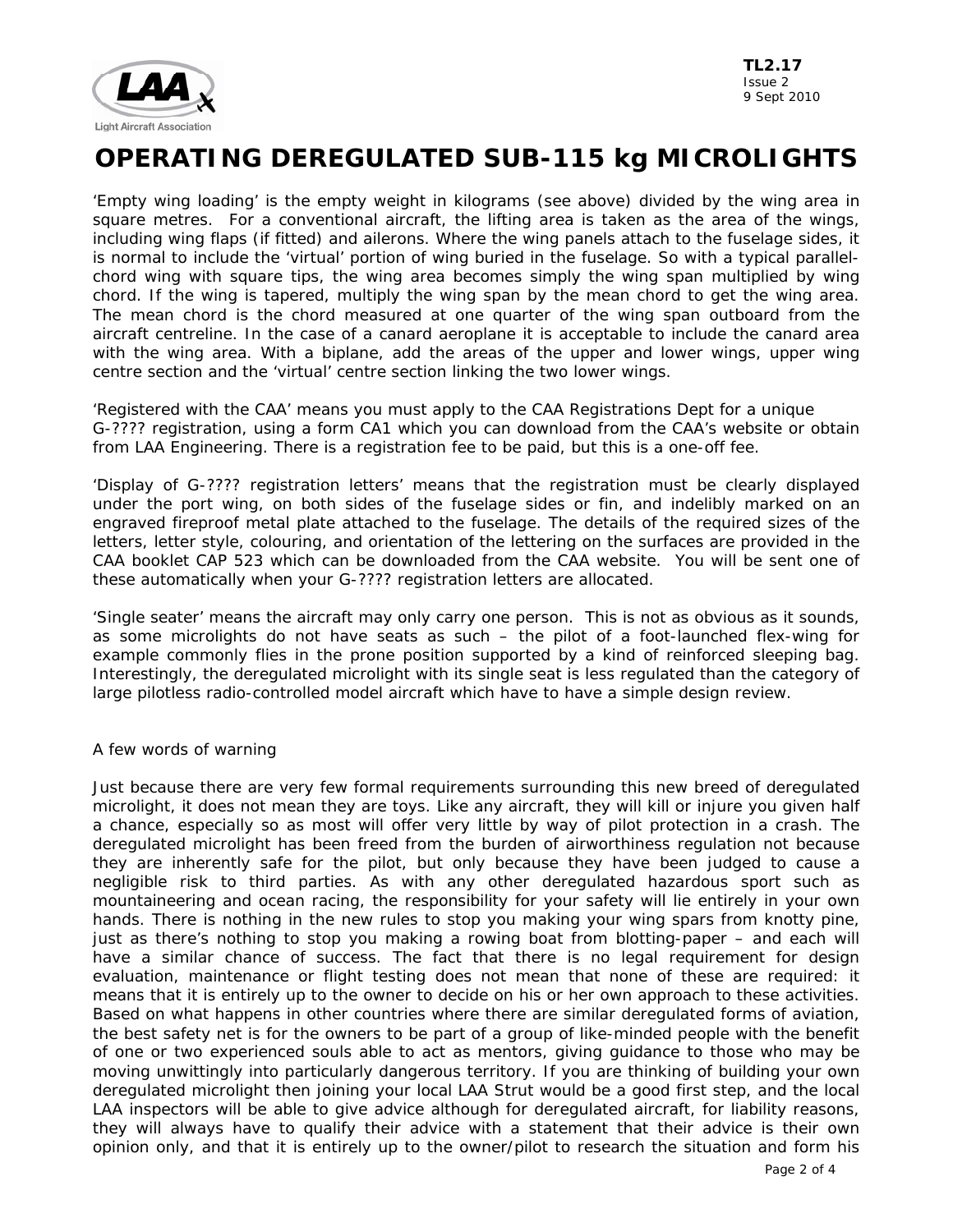

own opinion before deciding what to do. The LAA inspector has no formal responsibility towards a deregulated microlight owner but will nevertheless probably be only too happy to give you the benefit of his advice and experience.

What's that old thing hanging up in the back of the hangar?

A word of caution about resurrecting old single-seat microlights from the early 1980s era which might fall into the new category, many of which can be found hung up in the roof of hangers, festooned in cobwebs, or even 'slung out back' in a heap of aluminium tubing and flapping Dacron, having been long-grounded after the introduction of the dreaded 'Section S' in 1984. Before thinking of getting one of these prehistoric microlights airborne again, look very carefully. Was the design a safe one? Much has been learnt about microlight safety since those days, and things like elevator control cables made of nylon cord have long ago passed from favour – many people died in the early days of microlighting proving that some of the features of these old designs were unsatisfactory. And has the aircraft been properly looked after during its life? Probably not, as its value will have sunk to nothing for many years and it will most likely have been left to corrode away in peace, out of sight and out of mind. The fabric is almost certainly ruined by exposure to ultra-violet light, and will rip to shreds in your hands with way below the original strength. Airframe tubing might look serviceable – but how do you know if it is the original bit? In the early days, when tubing got bent in mishaps it was not uncommon to substitute material from other crashed machines, or whatever was lying around – like electrical conduit for example, even though its strength might be way down on what is needed for the job. To fly any aircraft with suspect materials in the primary structure is like playing Russian Roulette.

### Designing your own?

If you are thinking of coming up with your own design in the deregulated category, as long as you are a LAA member we will be happy to give general advice and guidance from LAA HQ, but as with our inspectors, will caution you that this is our opinion only and that it is entirely up to you to research matters and make your own decision. We can point you in the direction of the many aircraft design books available from LAA bookshop, such as Hiscocks 'Design of Light Aircraft', and standard works of reference like Stinton's 'Design of the Aeroplane'. The LAA website is also a ready source of help and in particular, see Technical Leaflet TL 1.15 'example microlight aircraft loading calculations' which leads you step by step through how to work out the loads on the aircraft prior to stress analysis when sizing the structural components, or sand bag testing your completed airframe.

We would recommend you design the airframe to cope with all the main load cases of BCAR Section S even though this is not mandatory in this deregulated class. Appendix A and B of CS-VLA also provide a very helpful simplified approach to working out aircraft loads, which is especially useful for the deregulated microlight designer without too much previous aircraft design experience.

#### Modifying an existing design

Several designs of single-seat microlight in the USA appear to fall within the new deregulated category weight. Be careful on two counts – firstly, are they really as light as claimed, and